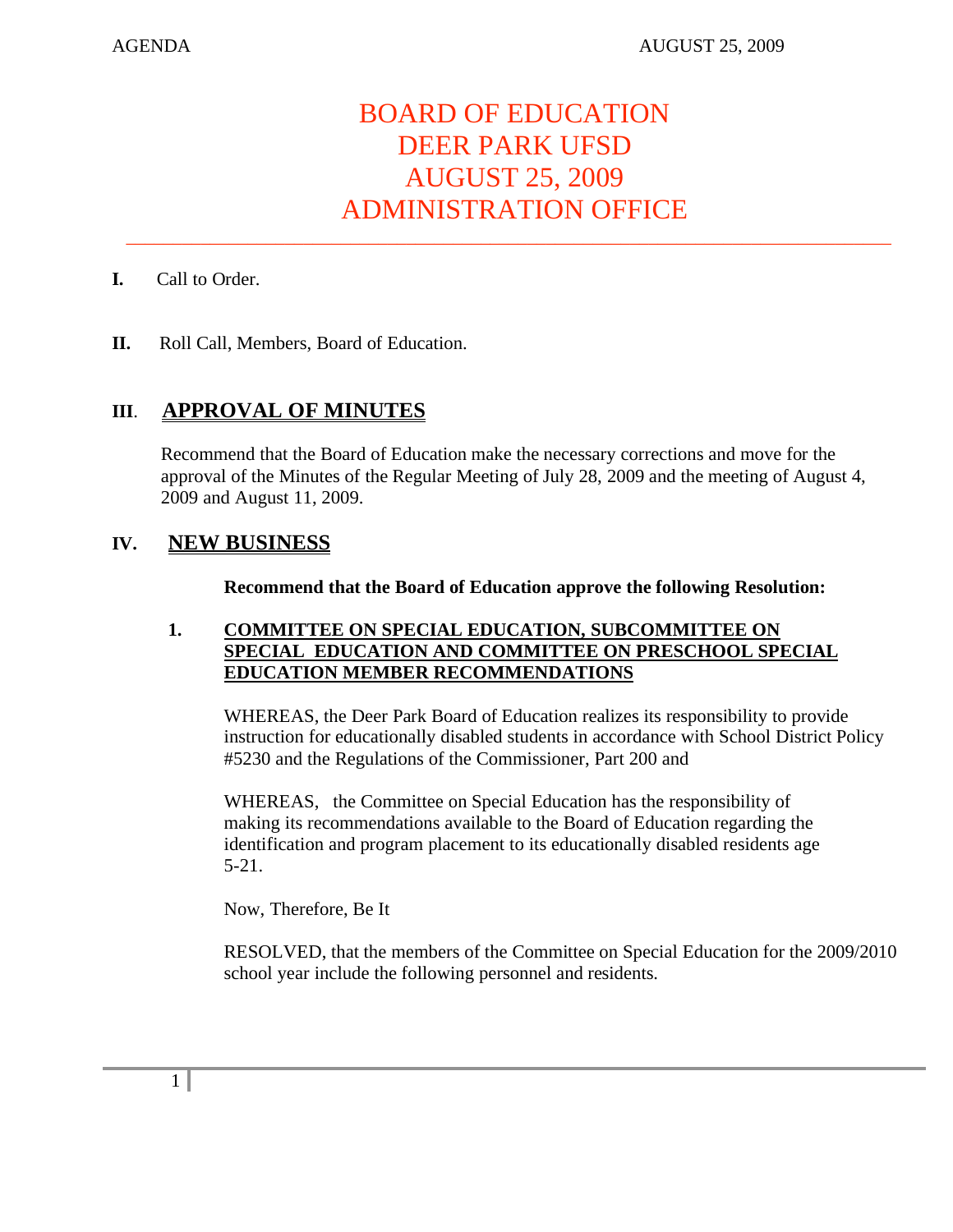| Chairperson:                                                 | Mr. Frank Caliguiri                                                                                                                                                                                                                           |
|--------------------------------------------------------------|-----------------------------------------------------------------------------------------------------------------------------------------------------------------------------------------------------------------------------------------------|
| Chairpersons and School Psychologist:<br>Member (Rotational) | Ms. Randi Medeiros<br>Ms. Theresa Ceruti<br>Dr. David Kessler<br>Dr. Scott Linden<br>Dr. Iris Marchon<br>Ms. Kara Hanson<br>Ms. Susan Vozza<br>Mr. Scott Agnew<br>Ms. Mary Reynolds                                                           |
| School District Physician:                                   | Dr. Anthony Donatelli                                                                                                                                                                                                                         |
| <b>Building Administrators:</b>                              | Mr. James Cummings<br>Ms. Kimberly Johnston<br>Mr. Gary Ramonetti<br>Ms. Eliana Levey<br>Mr. Stephen Moran<br>Ms. Susan Bonner<br>Mr. Shaun McLeod<br>Ms. Alicia Konecny<br>Ms. Jennifer Estrada<br>Ms. Kelly Diamond<br>Ms. Jennifer Estrada |
| <b>School Social Workers:</b>                                | Ms. Barbara Charity<br>Ms. Kescha Correa<br>Ms. Carol-Miller Douglas<br>Ms. Francine Fair<br>Ms. Chenoa Mattila<br>Ms. Kathleen Millis<br>Ms. Teresa Tuzil<br>Ms. Andrea Nelson-Williams                                                      |
| Committee on Special Education<br>2009/2010                  |                                                                                                                                                                                                                                               |
| <b>Parent Members and Surrogates</b>                         | Ms. Edwina Cox<br>Ms. Lisa Guerriero<br>Ms. Kim LaMonica<br>Ms. Teresa Musso<br>Ms. Rosina Penna<br>Ms. Lisa Nau                                                                                                                              |

The Committee will also include the following representatives of the student and of the L.E.A.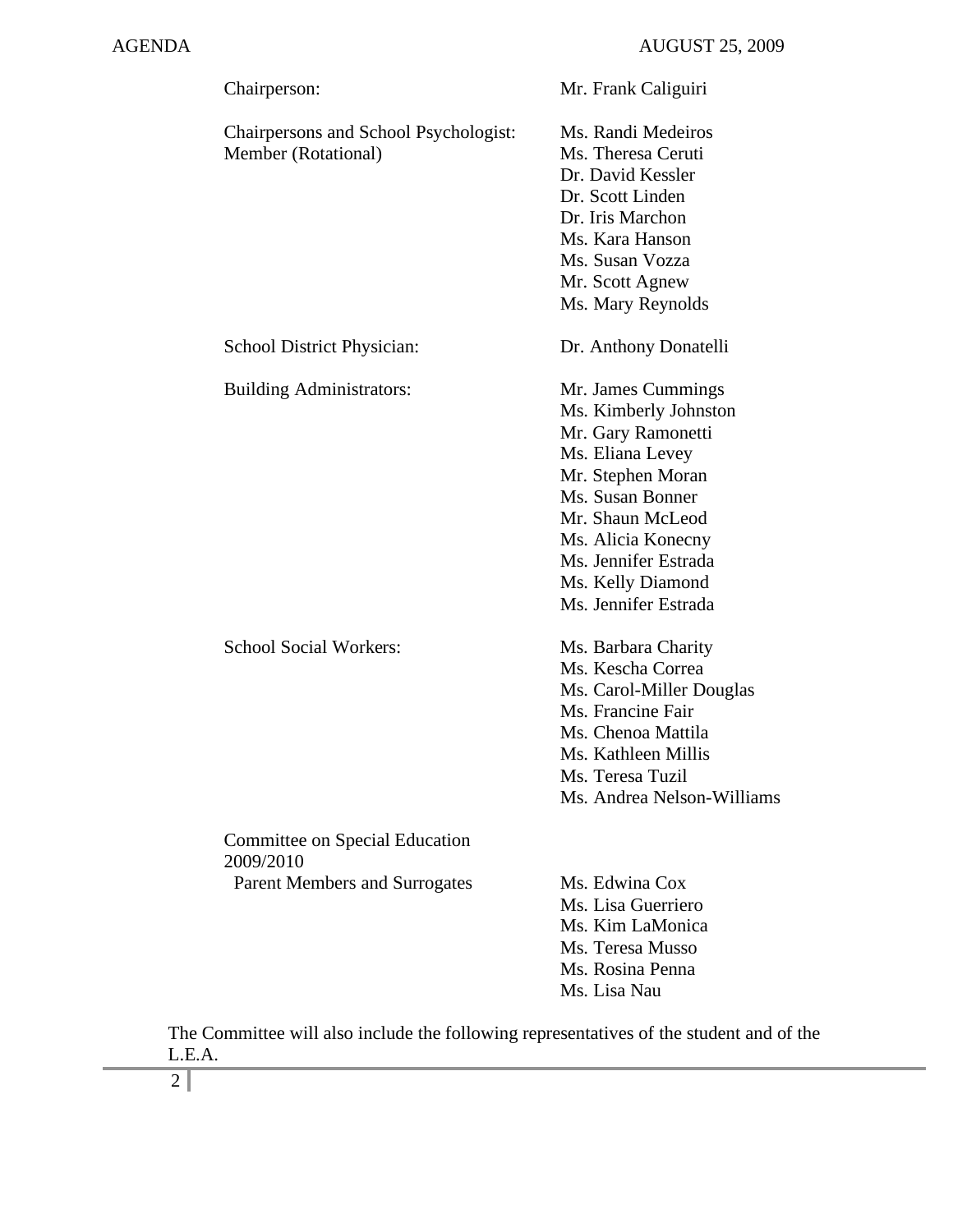- A Special Education Teacher
- A Regular Education Teacher<br>• The parent/s or legal guardian/
- The parent/s or legal guardian/s
- Any related services providers
- The student (when appropriate)

## **Subcommittee on Special Education 2009/2010**

WHEREAS, the Deer Park Board of Education realizes its responsibility to provide instruction for the educationally disabled students in accordance with School District Policy #5230 and the regulations of the Commissioner, Part 200, and

WHEREAS, the Committee on Special Education has the responsibility of making its recommendations available to the Board of Education regarding the identification and program placement of its educationally disabled residents age 5-21.

Now, Therefore, Be It

RESOLVED, that the members of the Committee on Special Education Subcommittee shall include:

| Subcommittee Chairpersons/School Psychologists: | Ms. Randi Medeiros    |
|-------------------------------------------------|-----------------------|
|                                                 | Ms. Theresa Ceruti    |
|                                                 | Dr. David Kessler     |
|                                                 | Dr. Scott Linden      |
|                                                 | Dr. Iris Marchon      |
|                                                 | Ms. Kara Hanson       |
|                                                 | Ms. Susan Vozza       |
|                                                 | Mr. Scott Agnew       |
|                                                 | Ms. Mary Reynolds     |
|                                                 |                       |
| School District Physician:                      | Dr. Anthony Donatelli |
| <b>Building Administrators:</b>                 | Ms. James Cummings    |
|                                                 | Ms. Kimberly Johnston |
|                                                 | Mr. Gary Ramonetti    |
|                                                 | Ms. Eliana Levey      |
|                                                 | Mr. Stephen Moran     |
|                                                 | Ms. Susan Bonner      |
|                                                 | Mr. Shaun McLeod      |
|                                                 | Ms. Alicia Konecny    |
|                                                 | Ms. Jennifer Estrada  |
|                                                 | Ms. Kelly Diamond     |
|                                                 |                       |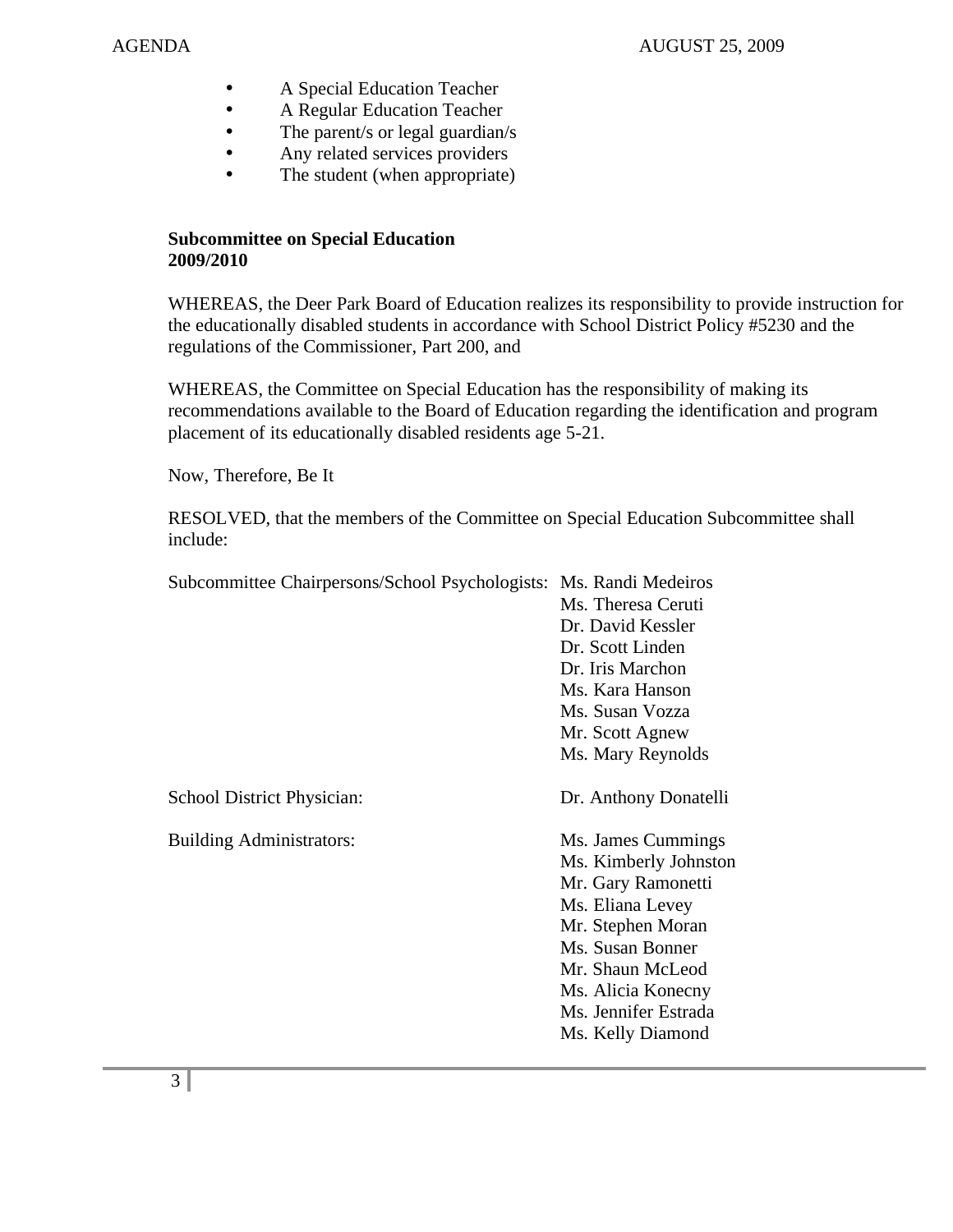Social Workers: Ms. Barbara Charity Ms. Kescha Correa Ms. Carol Miller-Douglas Ms. Francine Fair Ms. Chenoa Mattila Ms. Kathleen Millis Ms. Teresa Tuzil Ms. Andrea Nelson-Williams

**Subcommittee on Special Education** Ms. Edwina Cox **2009/2010** Ms. Lisa Guerriero

 Ms. Kim LaMonica Ms. Teresa Musso Ms. RosinaPenna Ms. Lisa Nau

The Committee will also include the following representatives of the student and of the L.E.A.

- A Special Education Teacher
- A Regular Education Teacher
- The parent/s or legal guardian/s
- Any related services providers
- The student (when appropriate)

## **Committee on Preschool Special Education 2009/2010**

WHEREAS, the Deer Park Board of Education realized its responsibility to provide a Committee on Preschool Special Education for its educationally disabled 3 and 4 year old children in accordance with Chapter 243 and the amended Regulations of the Commissioner, Part 200, and

WHEREAS, the Committee on Preschool Special Education has the responsibility of making its recommendations available to the Board of Education regarding the identification and program placement of its educationally disabled residents Age 3 and 4.

Now, Therefore, Be it

RESOLVED, that the members of the Committee on Preschool Special Education for the 2009/2010 school year include the following personnel and residents:

District Administration and Ms. Randi Medeiros

4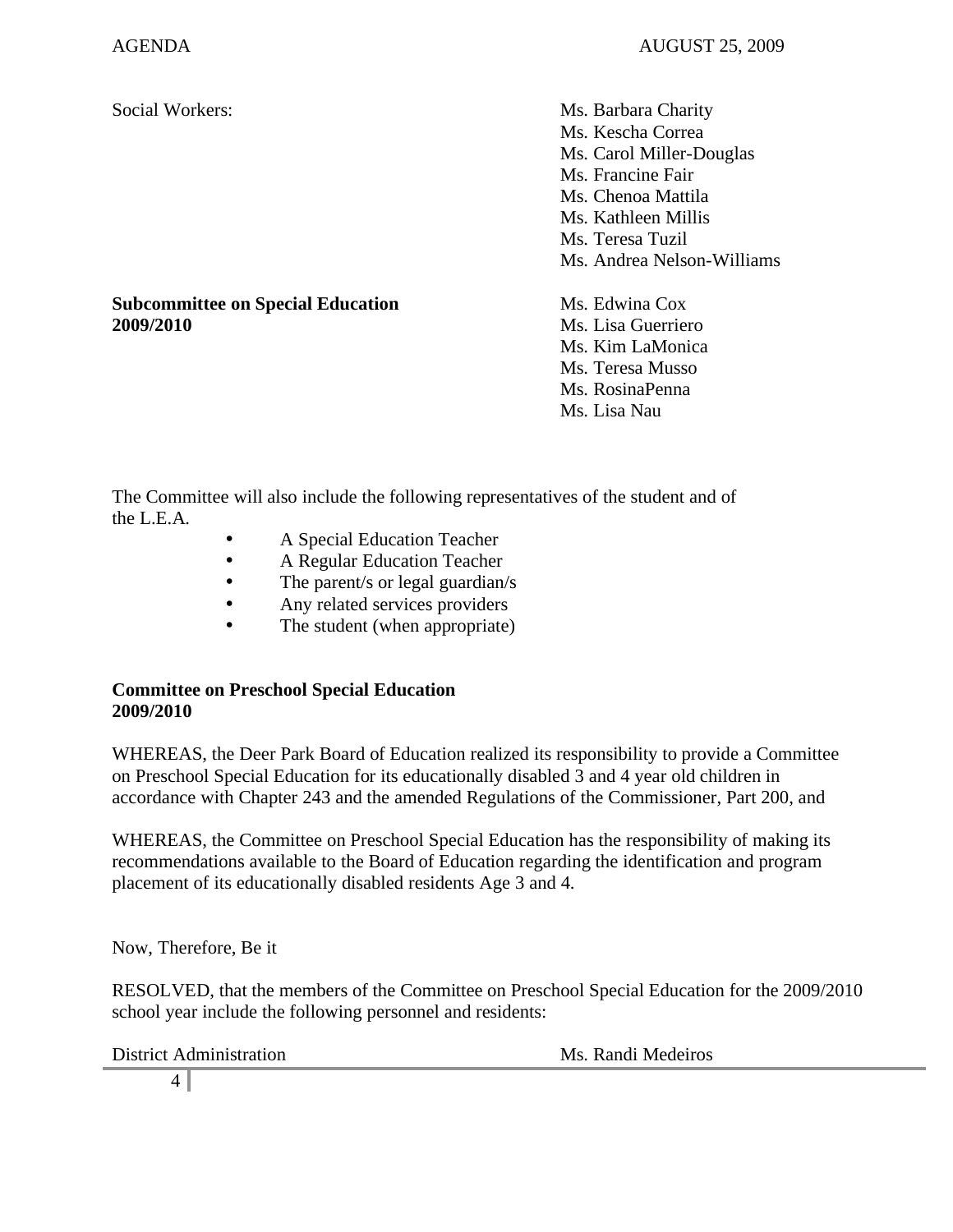| <b>District Administration</b>                       | Ms. Mary Reynolds                   |
|------------------------------------------------------|-------------------------------------|
| Chairperson: School Psychologist                     | Mr. Scott Agnew                     |
| <b>Parent Members and Surrogates</b><br>(Rotational) | Ms. Rosina Penna<br>Ms. Debbie Leon |

The CPSE Committee will also include the following:

- Regular Education Teacher or Related Services Provider (of the student)
- Representative from local education agency
- The Parent/s or legal guardian/s of the child
- If appropriate, a representative from the Department of Mental Health (not required for a quorum)
- Representative from Early Intervention (if appropriate)
- Individual who can interpret evaluation results (may be selected from individuals listed above

## **2. PROFESSIONAL DEVELOPMENT PLAN**

RECOMMEND, that the Board of Education approve the following Resolution:

RESOLVED, that the Board of Education of the Deer Park Union Free School District approve the planning and implementing of the Deer Park Professional Development Program as an ongoing endeavor shared by the Deer Park Teachers' Association, its constituants, administration, higher education representatives and parents, and

BE IT FURTHER RESOLVED, that the Superintendent of Schools shall sign the Statement of Assurances for this plan to become effective immediately (attached in file).

## **3. REVISED BOARD POLICIES # 5109, 4533 & 8630-R – First Reading**

RECOMMEND, that the Board of Education approve the following Resolution:

BE IT RESOLVED, that the Board of Education approve the revisions to the following Board of Education policies: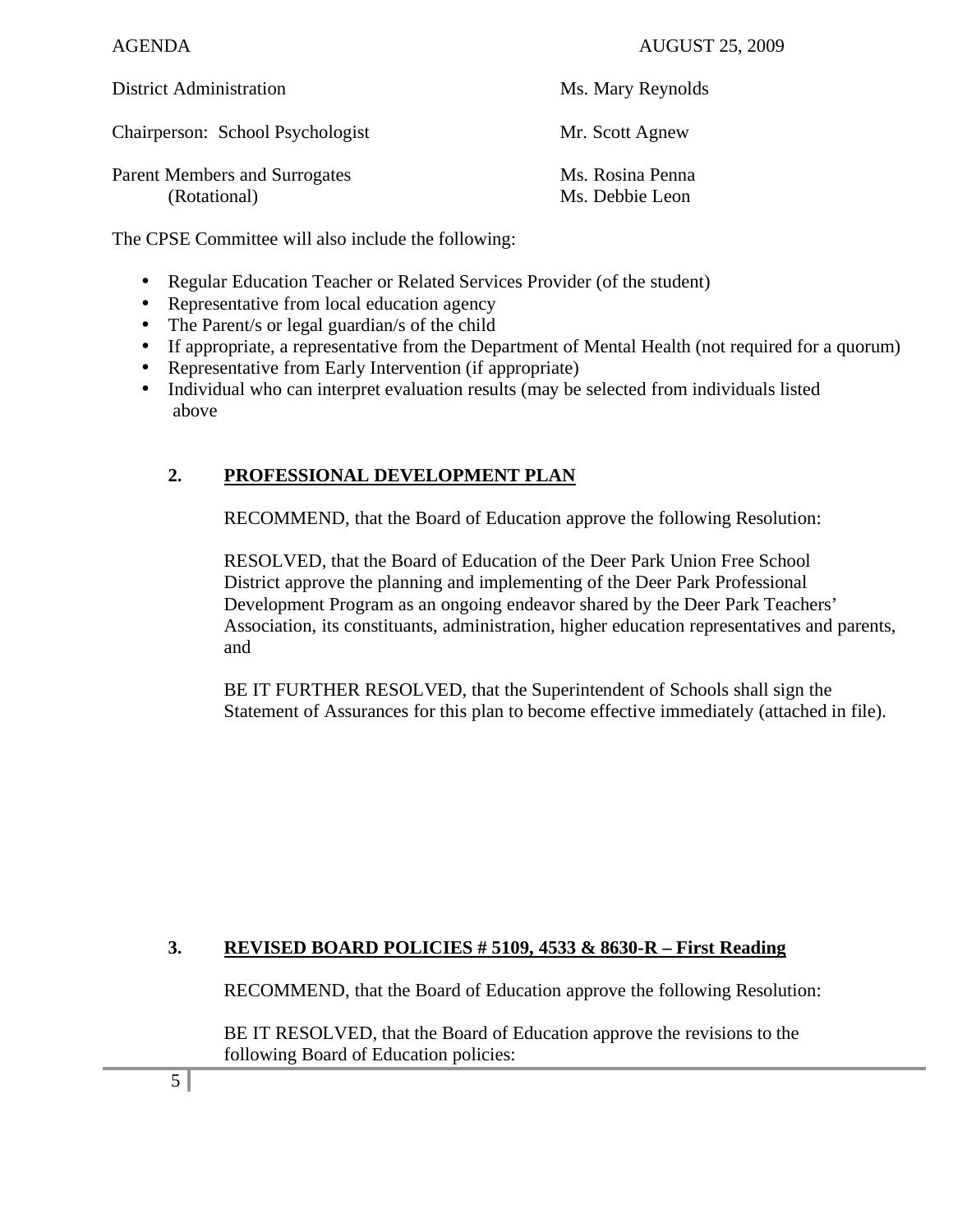## **High School Attendance Policies and Procedures #5109 Volunteer Athletic Coach Interns #4533 Computer Resources & Data Mgmt. Regulation #8630-R**

## **4. BOARD OF ED. POLICY #5405 – SECOND READING AND ADOPTION**

RECOMMEND, that the Board of Education approve the following Resolution:

BE IT RESOLVED, that the Board of Education approve the revisions to the following Board of Education policy:

## **Wellness Policy #5405**

## **5. DISPOSAL OF COMPUTER EQUIPMENT**

RECOMMEND, that the Board of Education approve the following Resolution:

BE IT RESOLVED, that the Board of Education approve the disposal of various computer equipment that is now obsolete (attached in file).

## **V**. **APPROVAL OF SCHEDULES**

RECOMMEND, that the Board of Education approve the following schedules collectively:

| <b>SCHEDULE 09-BP-694 - SCHEDULE OF BILLS PAYABLE</b> |     |         |              |
|-------------------------------------------------------|-----|---------|--------------|
| Trust & Agency                                        |     | 7/29/09 | \$607,091.29 |
| Federal Fund                                          |     | 7/29/09 | 53,384.47    |
| General Fund                                          |     | 7/29/09 | 2,625,639.07 |
| Workers' Comp.                                        | N/A | 7/20/09 | 1,786.37     |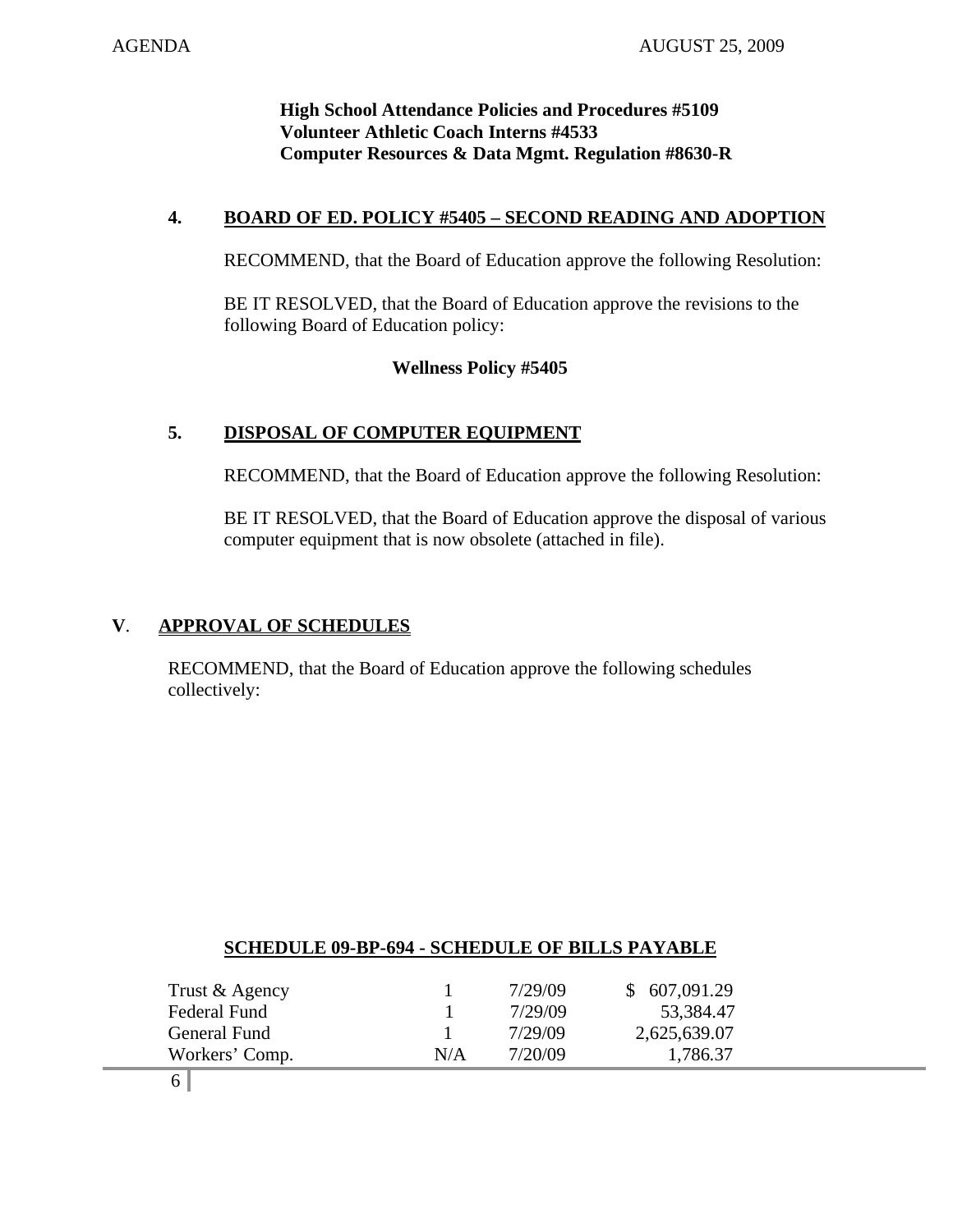| Federal Fund        | 2   | 8/11/09 | 20,311.94    |
|---------------------|-----|---------|--------------|
| General Fund        | 3   | 8/11/09 | 1,601,253.22 |
| <b>Federal Fund</b> | 4   | 8/25/09 | 11,055.32    |
| Capital Fund        | 2   | 8/25/09 | 216,369.98   |
| School Lunch        | 2   | 8/2509  | 1,716.85     |
| General Fund        | 5   | 8/25/09 | 1,161,836.58 |
| Workers Comp.       | N/A | 7/31/09 | 63,005.69    |
| <b>Workers Comp</b> | N/A | 8/17/09 | 3,299.00     |
| <b>Workers Comp</b> | N/A | 8/17/09 | 7,379.00     |
|                     |     |         |              |

## **SCHEDULE 09-D-661 – BID CONTRACT REPORT**

## **Cogeneration systems restart (part 1), maintenance (part 2) and relative gas pipe installation (part 3) – Bid #606**

**Bids were received from the following vendors:** 

ALL Systems Cogeneration Servall Systems ACM Heating & Boiler Repair, LLC

#### **It is recommended that the bid be awarded to the following vendors as the lowest responsible bidders meeting specifications.**

| Part $1 - All Systems Cogeneration$                     | \$41,000.00 |
|---------------------------------------------------------|-------------|
| Part $2 - All Systems Cogeneration$                     | \$47,000.00 |
| Part 3 – ACM Heating and Boiler Repair, LLC \$29,639.00 |             |

## **SCHEDULE 09-E-319 - TRANSFER OF BUDGETARY FUNDS**

Explanation of Budgetary Transfer : T41 (2008-2009) T2 (2009-2010)

## **SCHEDULE 09-F-136 / CONTRACT REPORT**

## **SCHEDULE –HOME TEACHING REGULAR AND SPECIAL EDUCATION (CONFIDENTIAL) - NONE**

## **SCHEDULE – SPECIAL TRANSPORTATION (CONFIDENTIAL) - NONE**

## **NON INSTRUCTIONAL**

## **SCHEDULE 09-CS-86 – CHANGE OF SALARY/STATUS (NON-INSTRUCTIONAL)**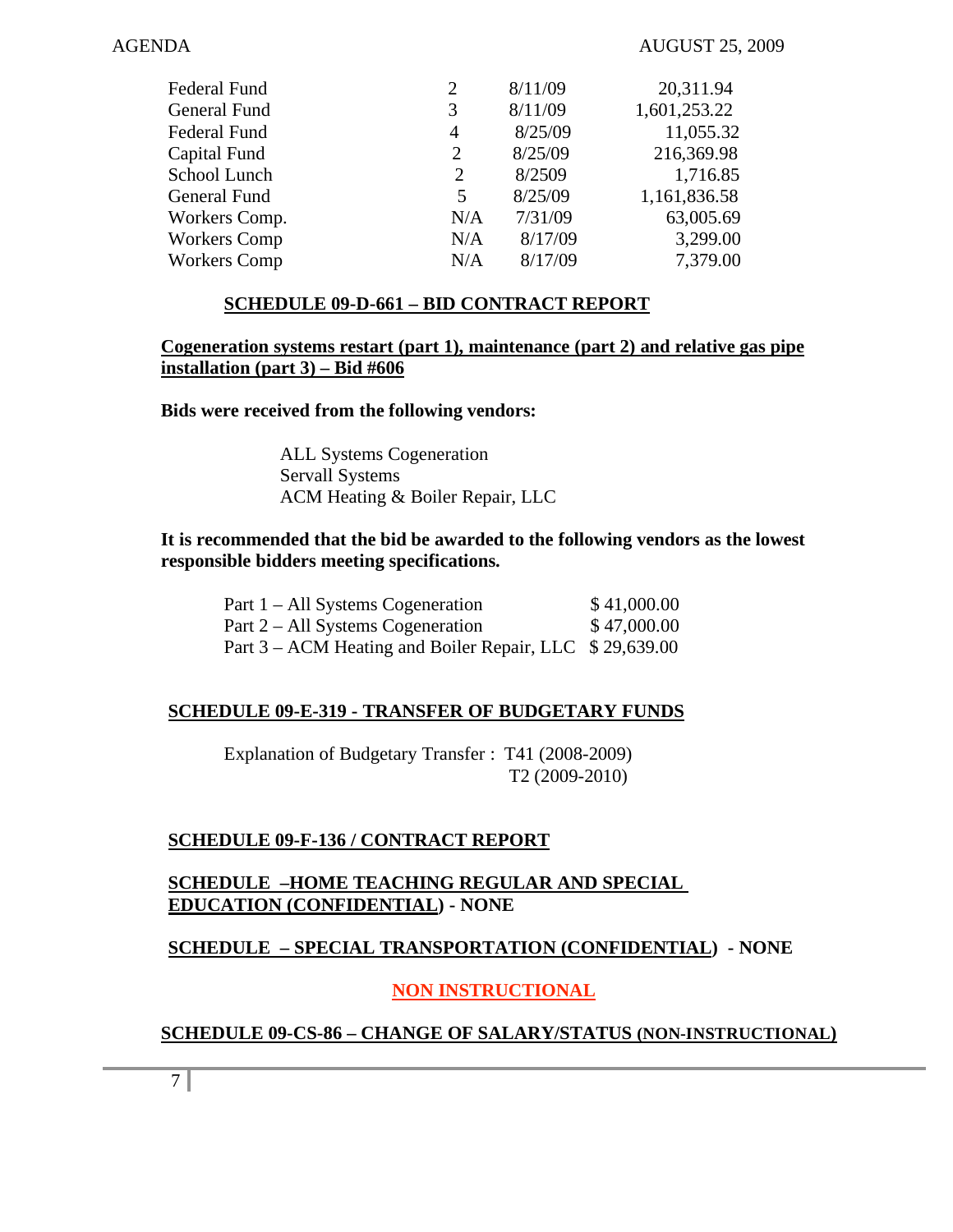### **Lisa Brennan**

School/Position: D.O./ District Clerk – Additional duties Salary/Step: \$40,750 (prorated \$33,958) Effective Date: 9/1/09

#### **SCHEDULE 09-NN-374 – APPOINTMENTS ( NON-INSTRUCTIONAL)**

#### **Robert Behrens**

School: JFK Civil Service Classification: Chief Custodian Salary/Step: \$55,185 (prorated at \$47,049) Step 1 Effective: 8/24/09

## **Janet Metzler**

 School: D.O. Civil Service Classification: Confidential Secretary to Superintendent Salary: \$57,908 Effective: 7/1/09

## **Jeremiah Dunne**

 School: Lincoln Position: Security Guard Salary: \$16.00/hour Effective: 9/8/09

#### **Amanda Tafflock**

 School: MM/3 hr. Cafeteria Aide Salary: \$11.63/hour Effective: 9/8/09

## **SCHEDULE 09-NNPS-225 – PER DIEM SUBSTITUTES (NON-INSTRUCTIONAL)**

 **Paige Caliguiri**  Title: Substitute Aide/Clerical Salary: \$8/\$10 per hour Effective Date: 9/1/09

## **Daniel Brady**

 Title: Substitute Custodian Salary: \$8.50 per hour Effective: 8/17/09

## **SCHEDULE 09-NNS-08 – REGULAR (PERMANENT) SUBSTITUTES (NON-INSTRUCTIONAL)**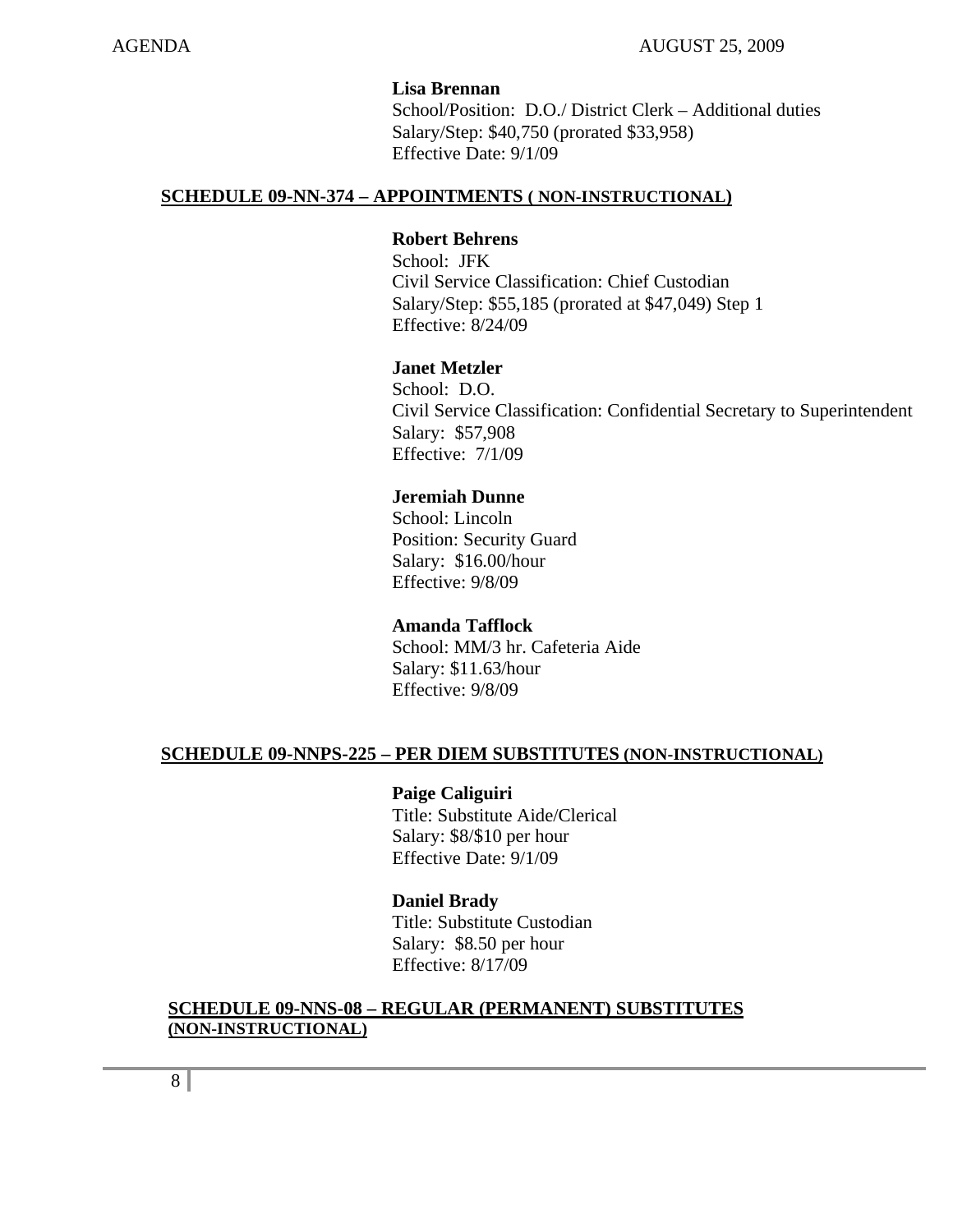#### **Pasqua Girani**

Position: Permanent Sub Float Nurse School: DW Salary: \$115/day Date: 9/8/09-6/24/10

## **SCHEDULE 09-00-215 – RETIREMENTS/REMOVALS/TERMINIATIONS/ RESIGNATIONS (NON-INSTRUCTIONAL)**

## **Jeremiah Dunne**

School: Transportation/DW Position: Bus Driver Substitute Cafeteria Aide Effective: 8/14/09 Comments: Resignation to assume Security position at Lincoln

## **Joseph Price**

School: Transportation Position: Bus Driver Effective: 8/17/09 Comments: Resignation as bus driver **only** (remains sub custodian)

#### **SCHEDULE 09-TRN-40- TRANSFERS (NON-INSTRUCATIONAL)**

#### **Rita Smith**

From: Clerk Typist/Robert Frost To: Transportation Salary: No Change in Salary Effective Date: 8/10/09

#### **Debra Rios**

From: Secretary to Assistant Supt/DO To: Clerk Typist/RF Salary From: \$50,863 Salary To: \$45,494 (decrease of \$5,369) Effective Date: 9/1/09

#### **Jeanne Bosenbeck**

Position FROM: Long Term Substitute Clerical/JFK TO: D.O./PPS Salary: No change in salary Effective: 9/1/09

## **INSTRUCTIONAL MATTERS**

## **SCHEDULE 09-CSS-25 – CHANGE OF STATUS/SALARY (INSTRUCTIONAL)**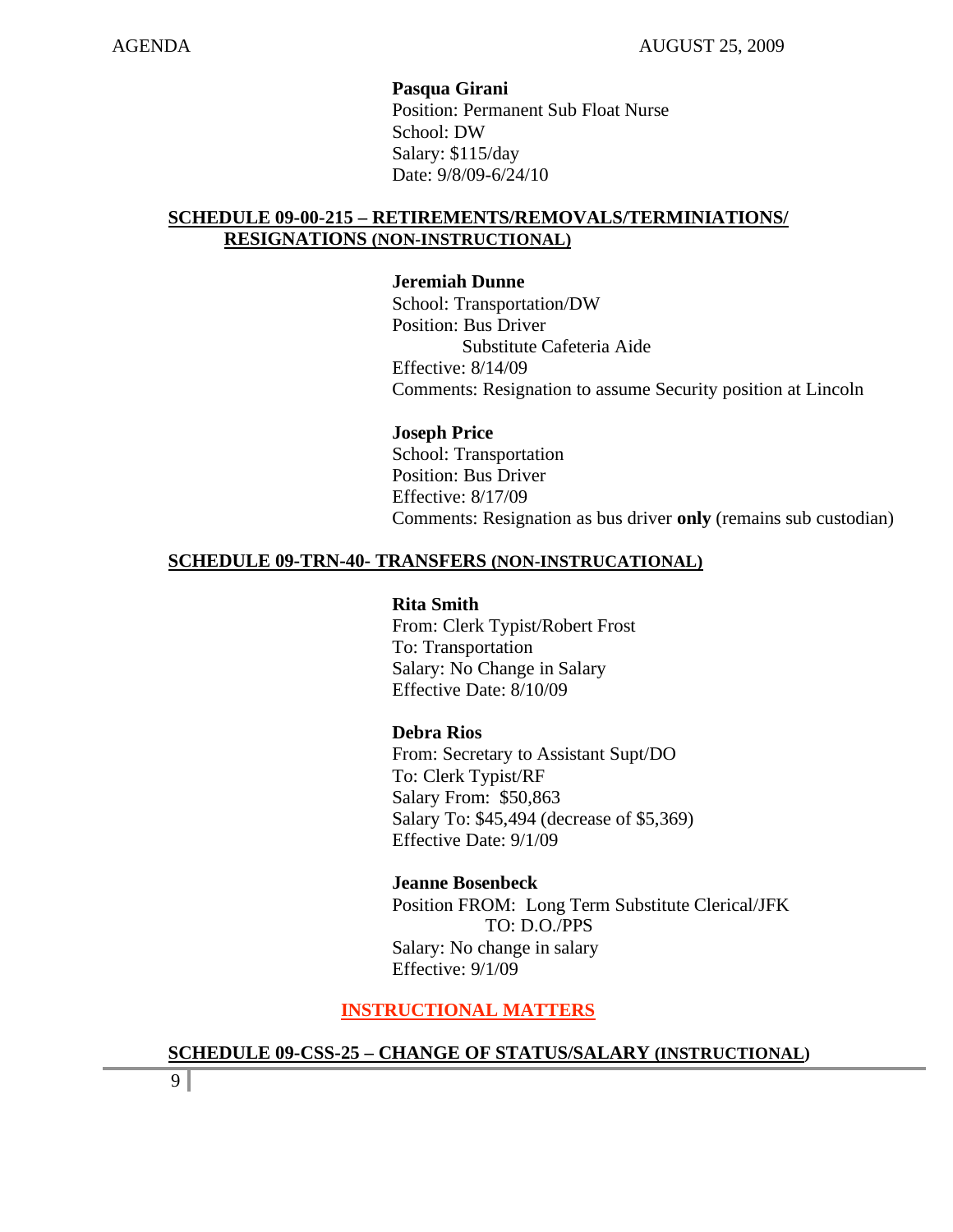The following Teaching Assistants will receive an **additional \$3.25 per hour** for Special summer school program and also for 2009-2010 school year:

> Kristy Abrams Christian Hrubes Cynthia Kercy Joanne King Kelly Marvullo Holly Negron Joanne Pendzinski Michael Wittenberg

## **SCHEDULE 09-LR-94 – LONG TERM SUBSTITUTE (LR) APPOINTMENTS (INSTRUCTIONAL)**

#### **Matthew Berkout**

 School/Position: Long Term Substitute (LR) Robert Frost .3/Lincoln .7 Teaching Area: Science Certification: Initial Salary/Step: \$48,067/BA/Step 1 Effective: 9/1/09-6/30/10 or at the discretion of the BOE

#### **Stephanie Feldman**

 School/Position: JQA Long Term Substitute (LR) Teaching Area: Elementary Certification: Pending Salary/Code: \$48,067/BA/Step 1 Effective Date: 9/1/09-6/30/10 or at the discretion of the BOE

#### **Concetta Filippone**

 School/Position: JFK Long Term Substitute (LR) Teaching Area: Special Education Certification: Initial Salary/Step: \$48,067 BA/Step 1 Effective Date: 9/2/09-11/25/09 or at the discretion of the BOE

## **Dianne Murrell**

 School/Position: JFK Long Term Substitute (LR) Teaching Area: Elementary Certification: Initial Salary/Step: \$52,894/(Prorated at \$21,158)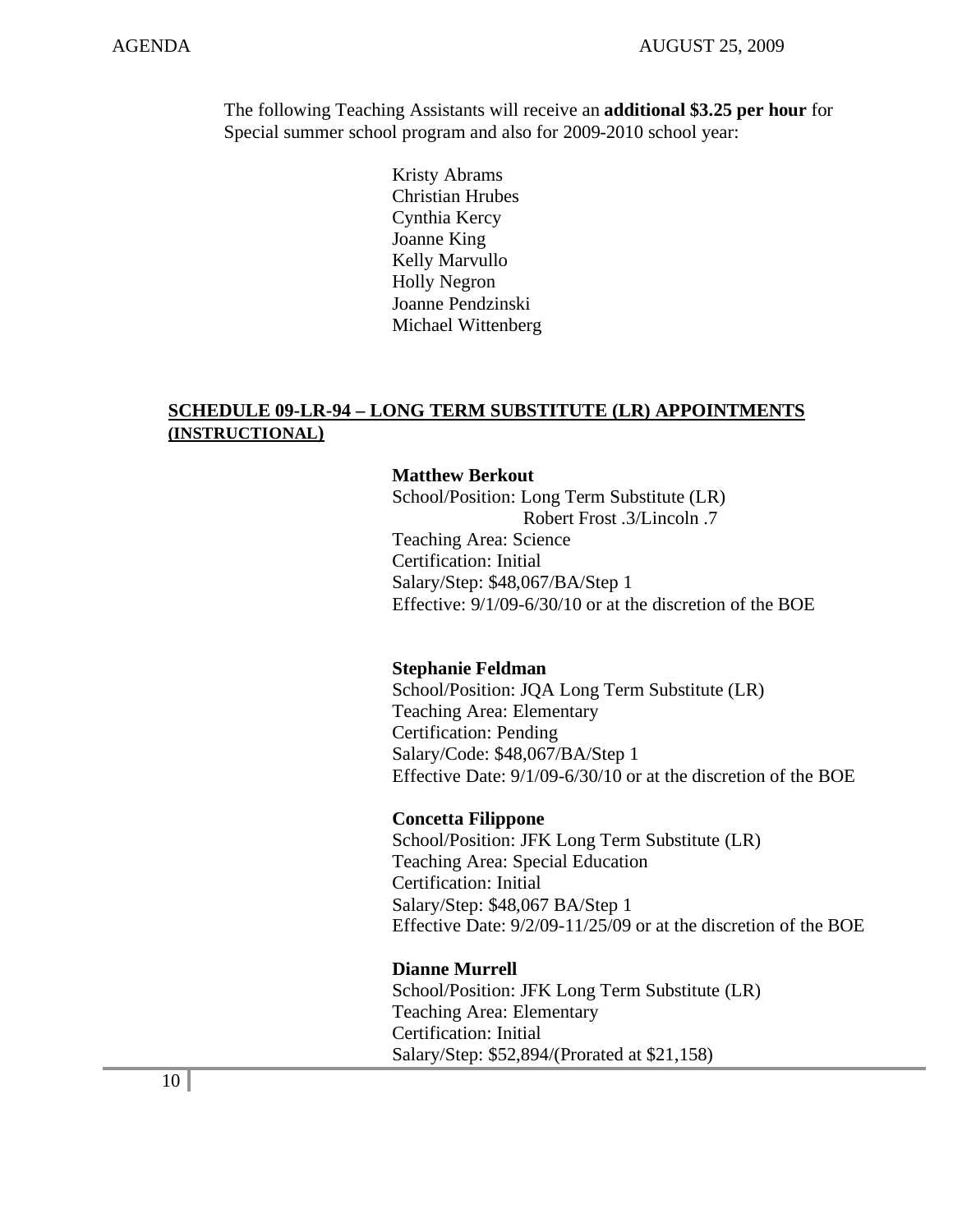MA/Step 1 Effective Date: 9/1/09-12/31/09 or at the discretion of the BOE

## **Laura Orzo**

 School/Position: RF Long Term Substitute (LR) Teaching Area: Special Education Certification: Initial Salary/Step: \$52,894/MA/Step 1 Effective Date: 9/1/09-6/30/10 or at the discretion of the BOE

## **Jennifer Zylberberg**

 School/Position: RF Long Term Substitute (LR) Teaching Area: Special Education Certification: Initial Salary/Step: \$49,993/BA/Step 2 Effective Date: 9/1/09-6/30/10 or at the discretion of the BOE

## **Vincent Amodio**

 School/Position: JFK Long Term Substitute (LR) Teaching Area: Special Education Certification: Initial Salary/Step: \$52,894/MA/Step 1 Effective Date: 9/1/09-6/30/10 or at the discretion of the BOE

#### **Kimberly Kokolakis**

 School/Position: JFK Long Term Substitute (LR) Teaching Area: Elementary Certification: Initial Salary/Step: \$57,963/MA/Step 3 Effective Date: 9/1/09-6/30/10 or at the discretion of the BOE

## **SCHEDULE 09-N-159 – APPOINTMENTS (INSTRUCTIONAL**)

### **Jodi Simet**

School: JFK/Probationary Teaching Area: Elementary Certification: Initial Salary/Step: \$55,548 MA/Step 2 Effective Date: 9/1/09-8/31/12

#### **Nicoletta Mastroserio**

School: MM/Probationary Teaching Area: Elementary Certification: Professional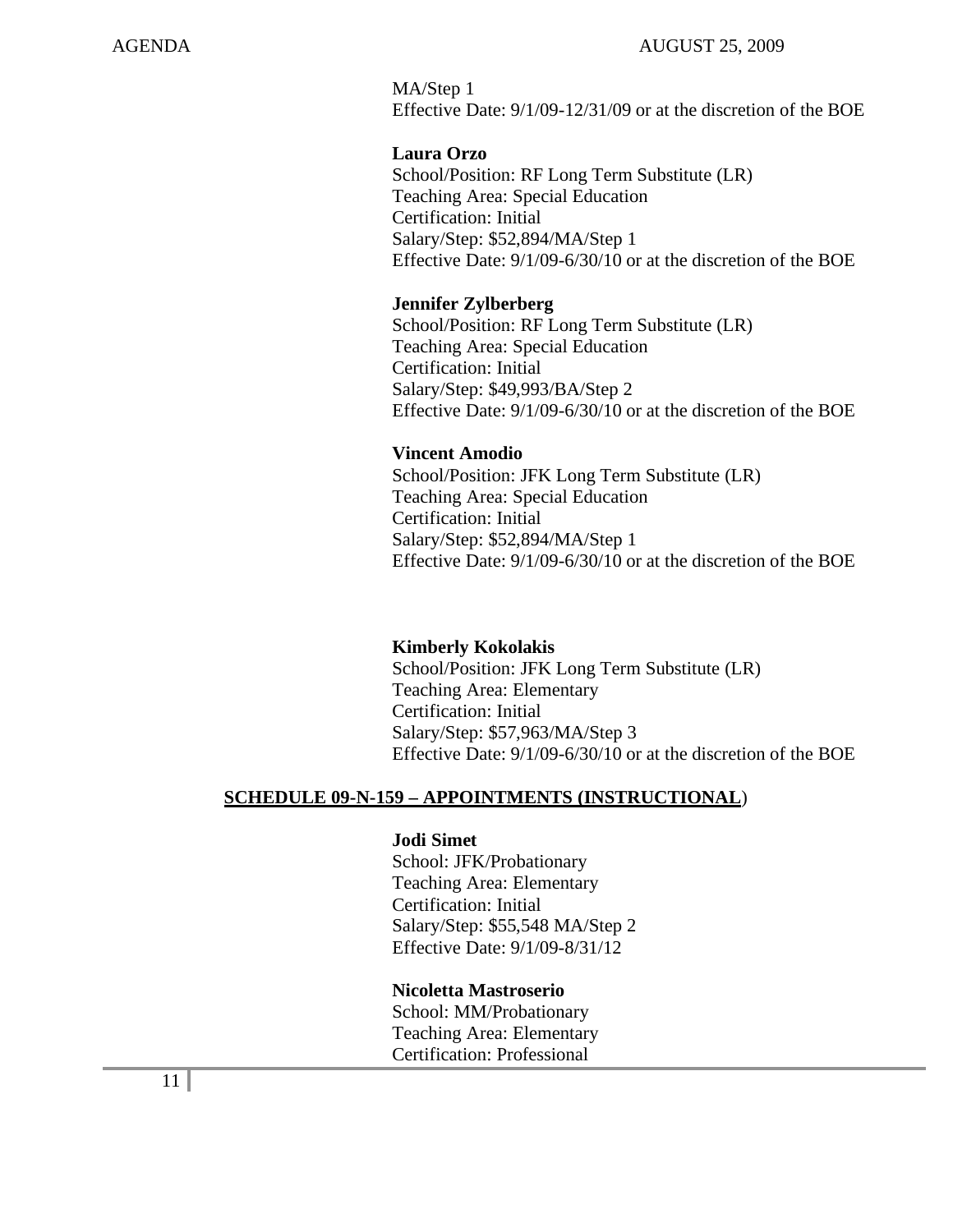Salary/Step: \$60,614 MA/Step 4 Effective: 9/1/09-8/31/11

## **Carla Anne Bonewald**

 School: RF/Probationary Teaching Area: Science Certification: Initial Salary/Step: \$55,548 MA/Step 2 Effective: 9/1/09-8/31/11

## **SCHEDULE 09-NAS-157 – ADMINISTRATIVE /SUPERVISORY APPOINTMENTS (INSTRUCTIONAL)**

## **Dr. Christine Criscione**

 Position: Probationary Principal School: Lincoln Certification: SDA Salary: \$120,000 Effective: 9/1/09-8/31/12

#### **SCHEDULE 09-NPS-229 – PER-DIEM SUBSTITUTES (INSTRUCTIONAL)**

#### **Michele Alo**

 Certification: Permanent Title: Per-Diem Substitute Salary: \$100/day Effective: 9/1/09

#### **Briana Fazio**

 Certification: Initial Title: Per-Diem Substitute Salary: \$100/day Effective: 9/1/09

#### **Concetta Filippone**

 Certification: Initial Title: Per-Diem Substitute Salary: \$100/day Effective: 9/1/09

#### **Melissa Esposito**

 Certification: Provisional Title: Per-Diem Substitute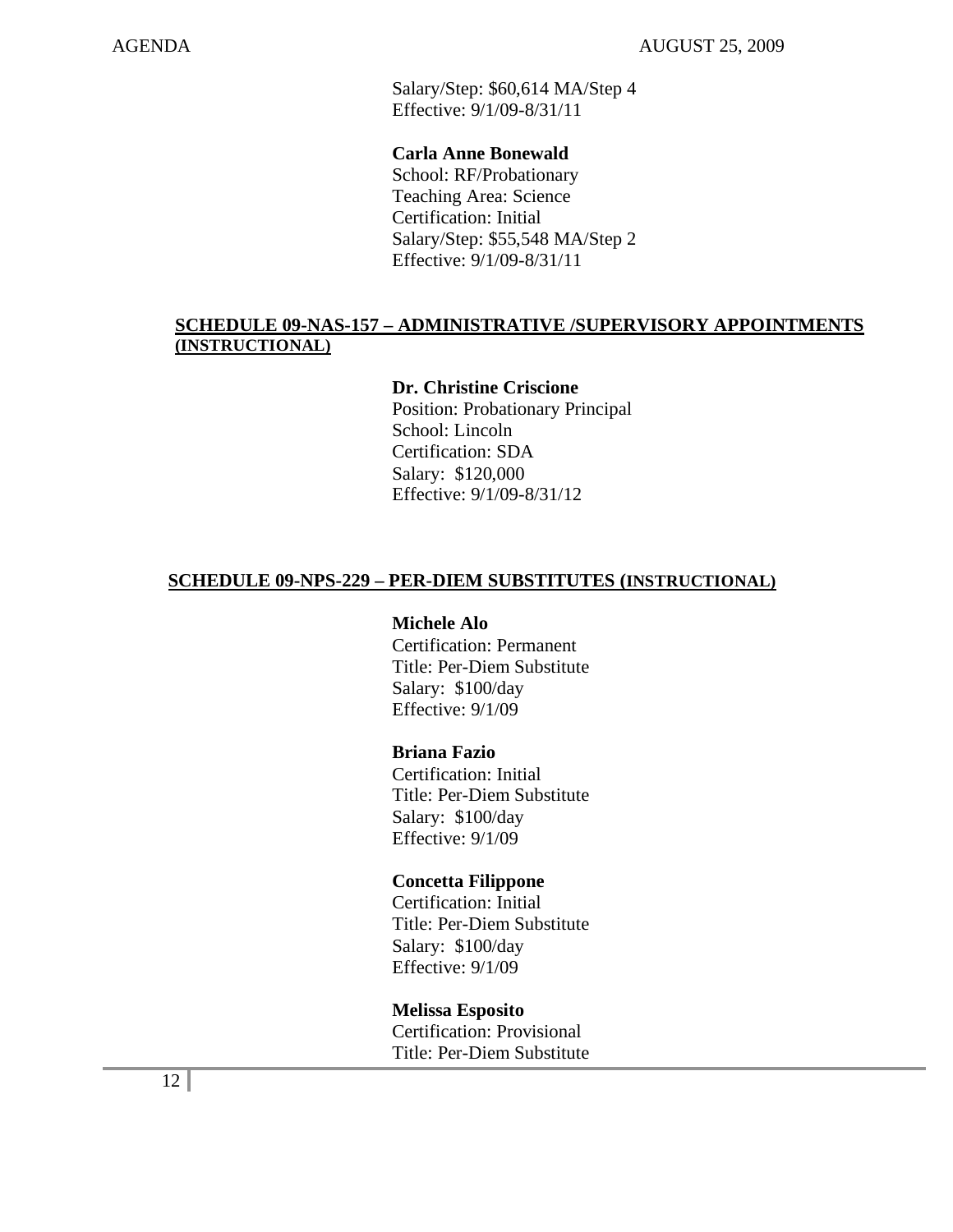Salary: \$100/day Effective: 9/1/09

## **Kayrn Phelan**

 Certification: Initial Title: Per-Diem Substitute Salary: \$100/day Effective: 9/1/09

## **Lisa Rossell**

 Certification: Pending Title: Per-Diem Substitute Salary: \$100/day Effective: 9/1/09

## **Diana LaSpina**

 Certification: Pending Title: Per-Diem Substitute Salary: \$100/day Effective: 7/6/09-8/14/09 (Summer School ONLY)

## **SCHEDULE 09-NS-238-APPOINTMENTS (INSTRUCTIONAL) REGULAR SUBSTITUTES**

## **John Colford**

School/Position: JFK/Permanent Substitute Certification: Initial Salary: \$115 per day Effective: 10/1/09-5/31/10 or at the discretion of the BOE

#### **Joanne Parkas**

 School/Position: JFK/Permanent Substitute Certification: Initital Salary: \$115/day Effective: 10/1/09-5/31/10 or at the discretion of the BOE

## **Christine Pellechia**

 School/Position: JFK/Permanent Substitute Certification: Permanent Salary: \$115/day Effective: 10/1/09-5/31/10 or at the discretion of the BOE

## **Michele Alo**

 School/Position: JFK/Permanent Substitute Certification: Permanent Salary: \$115/day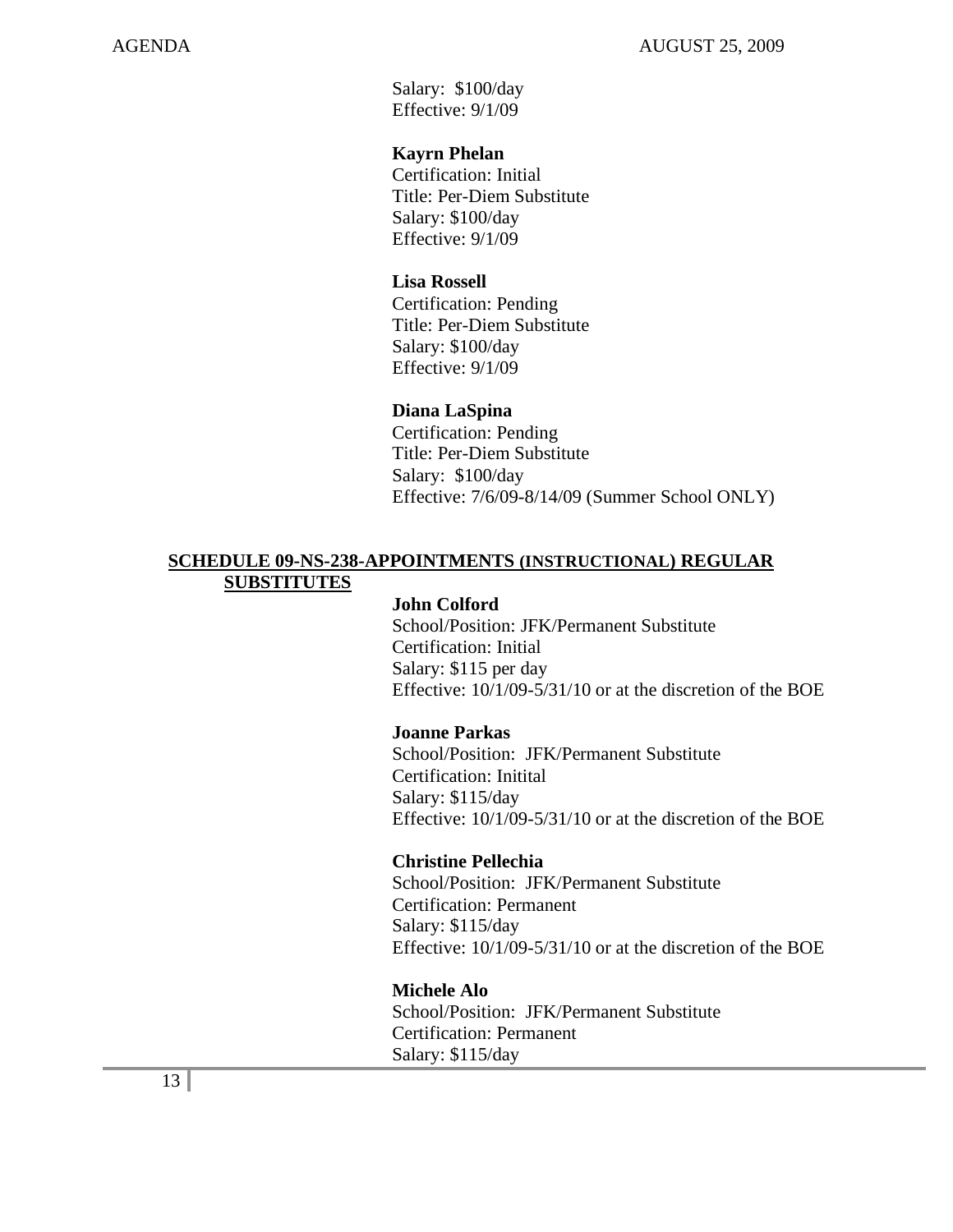Effective: 10/1/09-5/31/10 or at the discretion of the BOE

#### **Concetta Filippone**

 School/Position: JFK/Permanent Substitute Certification: Initial Salary: \$115/day Effective: 10/1/09-5/31/10 or at the discretion of the BOE

#### **Briana Fazio**

 School/Position: HS/Permanent Substitute Certification: Initial Salary: \$115/day Effective: 10/1/09-5/31/10 or at the discretion of the BOE

#### **Tyler Ray**

 School/Position: RF/Permanent Substitute Certification: Initial Salary: \$115/day Effective: 10/1/09-5/31/10 or at the discretion of the BOE

#### **Melissa Esposito**

 School/Position: MM/Permanent Substitute Certification: Provisional Salary: \$115/day Effective: 10/1/09-5/31/10 or at the discretion of the BOE

#### **Nicoleta Skoljarev**

 School/Position: MM/Permanent Substitute Certification: Initial Salary: \$115/day Effective: 10/1/09-5/31/10 or at the discretion of the BOE

#### **Garret Noblett**

School/Position: HS/.6 Permanent Substitute Certification: Initial Salary: \$69/day Effective: 9/1/09-6/30/09 or at the discretion of the BOE

#### **Jessica Yawney**

 School/Position: HS/Permanent Substitute Career Center Certification: Provisional Salary: \$115/day Effective: 9/2/09-6/24/10 or at the discretion of the BOE

#### **Mina Laucella**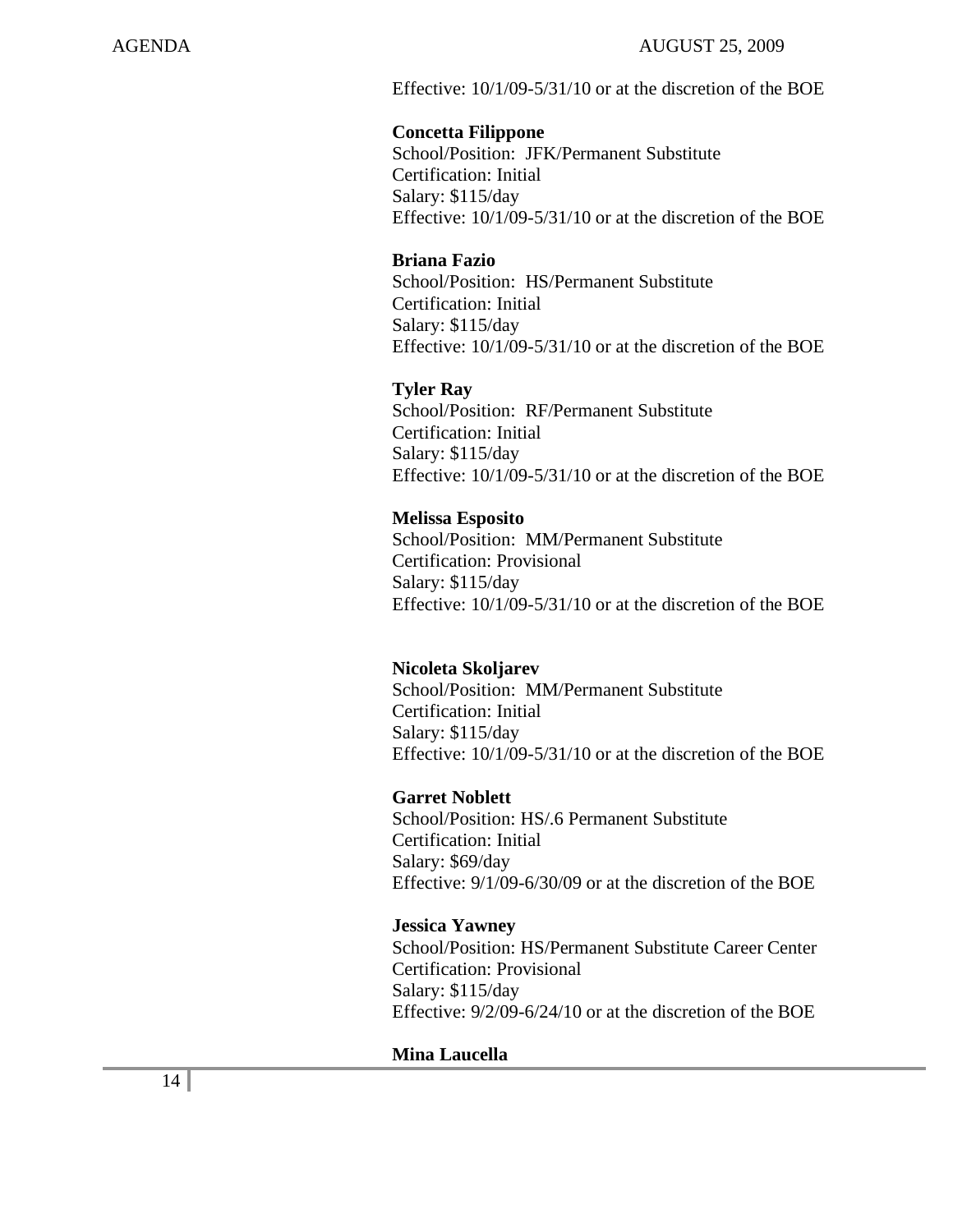School/Position: RF/Permanent Substitute Certification: Initial Salary: \$115/day Effective: 10/1/09-5/31/10 or at the discretion of the BOE

## **TinaMarie Maiorini**

 School/Position: JQA/Permanent Substitute Certification: Initial Salary: \$115/day Effective: 10/1/09-5/31/10 or at the discretion of the BOE

## **Frank Mastandrea**

 School/Position: JQA/Permanent Substitute Certification: Initial Salary: \$115/day Effective: 10/1/09-5/31/10 or at the discretion of the BOE

## **Meghan Mitchell**

 School/Position: MM/Permanent Substitute Certification: Initial Salary: \$115/day Effective: 10/1/09-5/31/10 or at the discretion of the BOE

## **Jennifer Paduano**

 School/Position: JQA/Permanent Substitute Certification: Initial Salary: \$115/day Effective: 10/1/09-5/31/10 or at the discretion of the BOE

#### **Joseph Sinisgalli**

 School/Position: RF/Permanent Substitute Certification: Initial Salary: \$115/day Effective: 10/1/09-5/31/10 or at the discretion of the BOE

#### **Jacklyn Tidridge**

 School/Position: RF/Permanent Substitute Certification: Initial Salary: \$115/day Effective: 10/1/09-5/31/10 or at the discretion of the BOE

## **Karyn Phelan**

 School/Position: MM/Permanent Substitute Certification: Initial Salary: \$115/day Effective: 10/1/09-5/31/10 or at the discretion of the BOE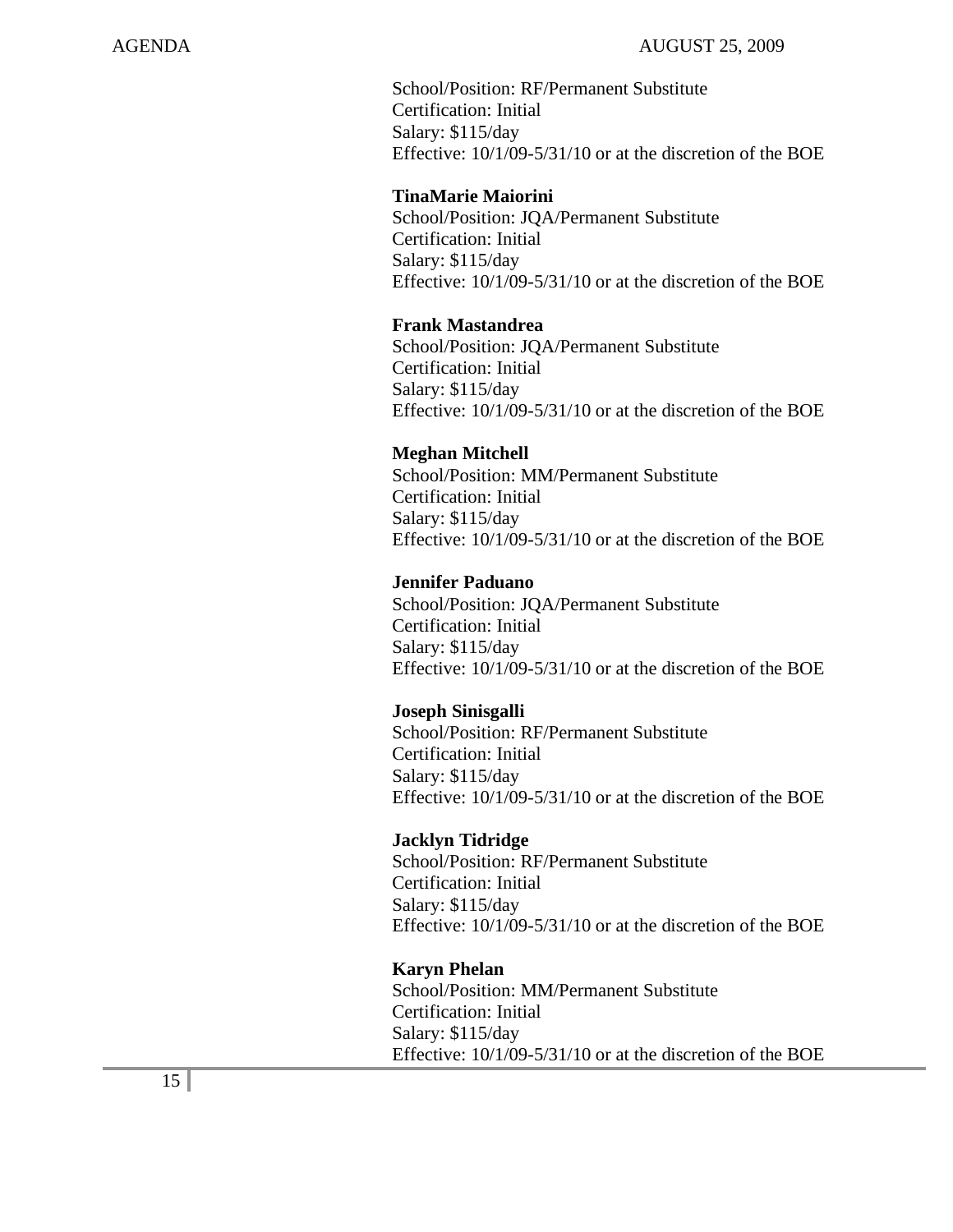#### **Lisa Rossell**

 School/Position: JFK/Permanent Substitute Certification: Pending Salary: \$115/day Effective: 10/1/09-5/31/10 or at the discretion of the BOE

## **SCHEDULE 09-O-213 – RETIREMENTS/RESIGNATIONS/TERMINATION/ REMOVALS (INSTRUCTIONAL)**

### **Karen Korshak**

 School/Position: Per-Diem Substitute Effective: 7/18/09 Resignation. No outstanding obligation to the district.

#### **Jessica Lombardo**

 School/Position: Per-Diem Substitute Effective: 7/14/09 Resignation: No outstanding obligation to the district.

#### **John Colford**

 School/Position: Teaching Assistant Effective: 8/5/09 Resignation at T.A. ONLY. No outstanding obligation to the district.

 **Mark Davy**  School/Position: Lincoln/HS – Science Effective: 8/19/09 Resignation. No outstanding obligation to the district

#### **Marisa Evert**

School/Position: Per-Diem Substitute Effective: 8/17/09 Resignation: No outstanding obligation to the district

#### **SCHEDULE 09-Q-209 LEAVES OF ABSENCE (INSTRUCTIONAL)**

## **Danielle Sheridan**

School/Position: JFK/Administrator Effective: 8/24/09-10/2/09 Maternity Sick Leave (FMLA) 9/1/09-11/20/09 Remainder of FMLA

### **Kristen Wallace**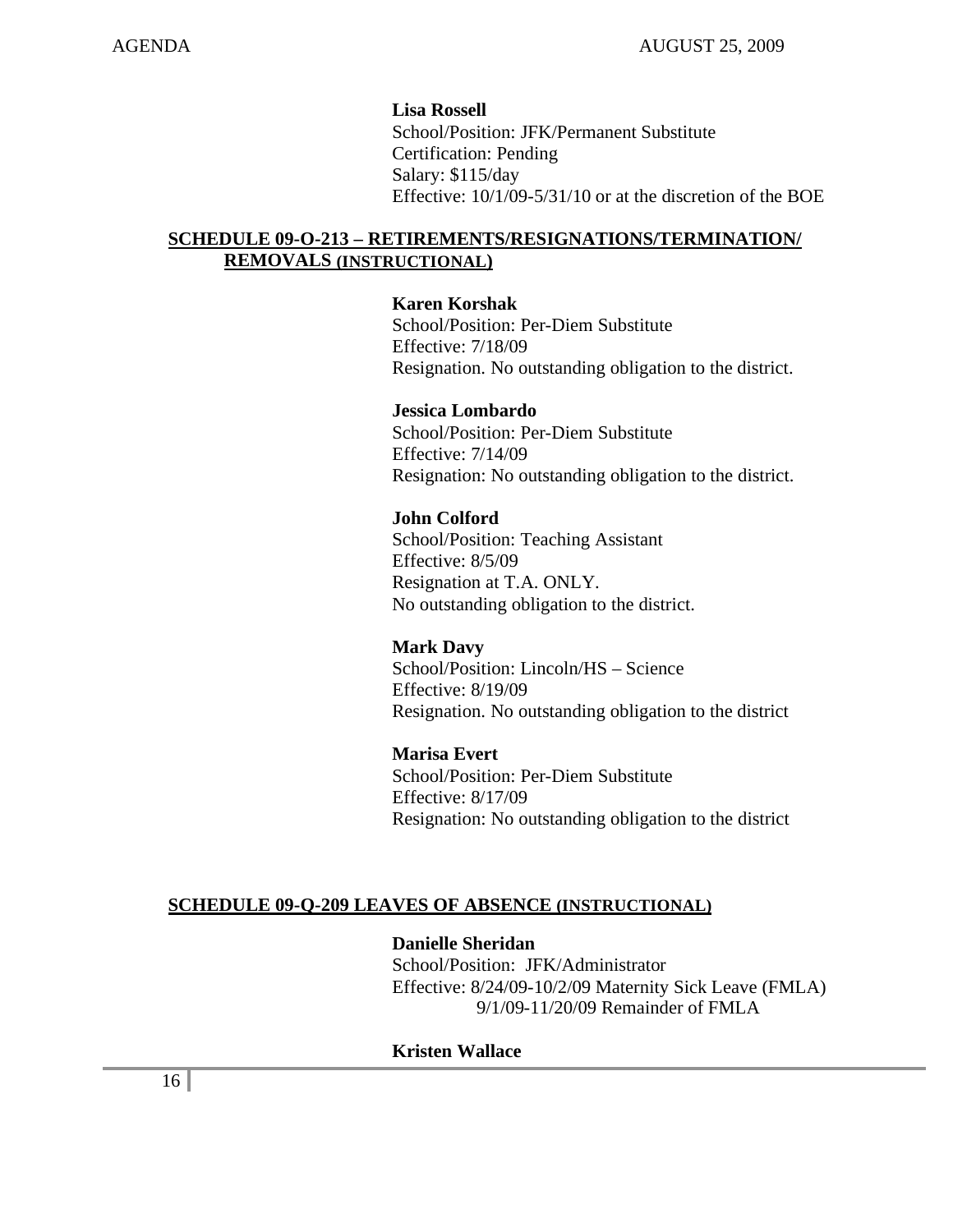School/Position: HS/ELA Effective: 9/1/09-9/18/09 Maternity Sick Leave (FMLA) 9/19/09-11/25/09 Remainder of FMLA

#### **Oslyn Rodriguez**

 School/Position: RF/Curriculum Associate Effective: 9/1/09-9/30/09 Maternity Sick Leave (FMLA) 10/1/09-11/11/09 Remainder of FMLA

## **Lori Quinn**

School/Position: JFK/Special Education Effective: 9/1/09-9/16/09 Maternity Sick Leave (FMLA) 9/17/09-11/25/09 Remainder of FMLA

#### **Christine Sokol**

School/Position: JQA/Speech Effective: 9/1/09-10/5/09 Sick Leave of Absence 10/6/09-12/31/09 Unpaid Leave of Absence

 **Kristen Wallace** School/Position: HS/ELA Effective: 9/1/09-11/25/09 Unpaid Maternity Leave of Absence

#### **SCHEDULE 09-TA-47 – APPOINTMENTS (INSTRUCTIONAL)**

#### **Joseph Herrmann**

School: HS/Probationary Teaching Assistant Certification: Initial Salary: \$19,000 Effective Date: 9/1/09-8/31/12

#### **Adrianne Noroian**

 School: HS/Probationary Certification: Level I Salary: \$19,000 Effective Date: 9/1/09-8/31/12

#### **Jessica Ryan**

 School: MM/Probationary Teaching Assistant Certification: Initial Salary: \$19,000 Effective Date: 9/1/09-8/31/12

#### **SCHEDULE 09-TR-31 – TRANSFERS (INSTRUCTIONAL)**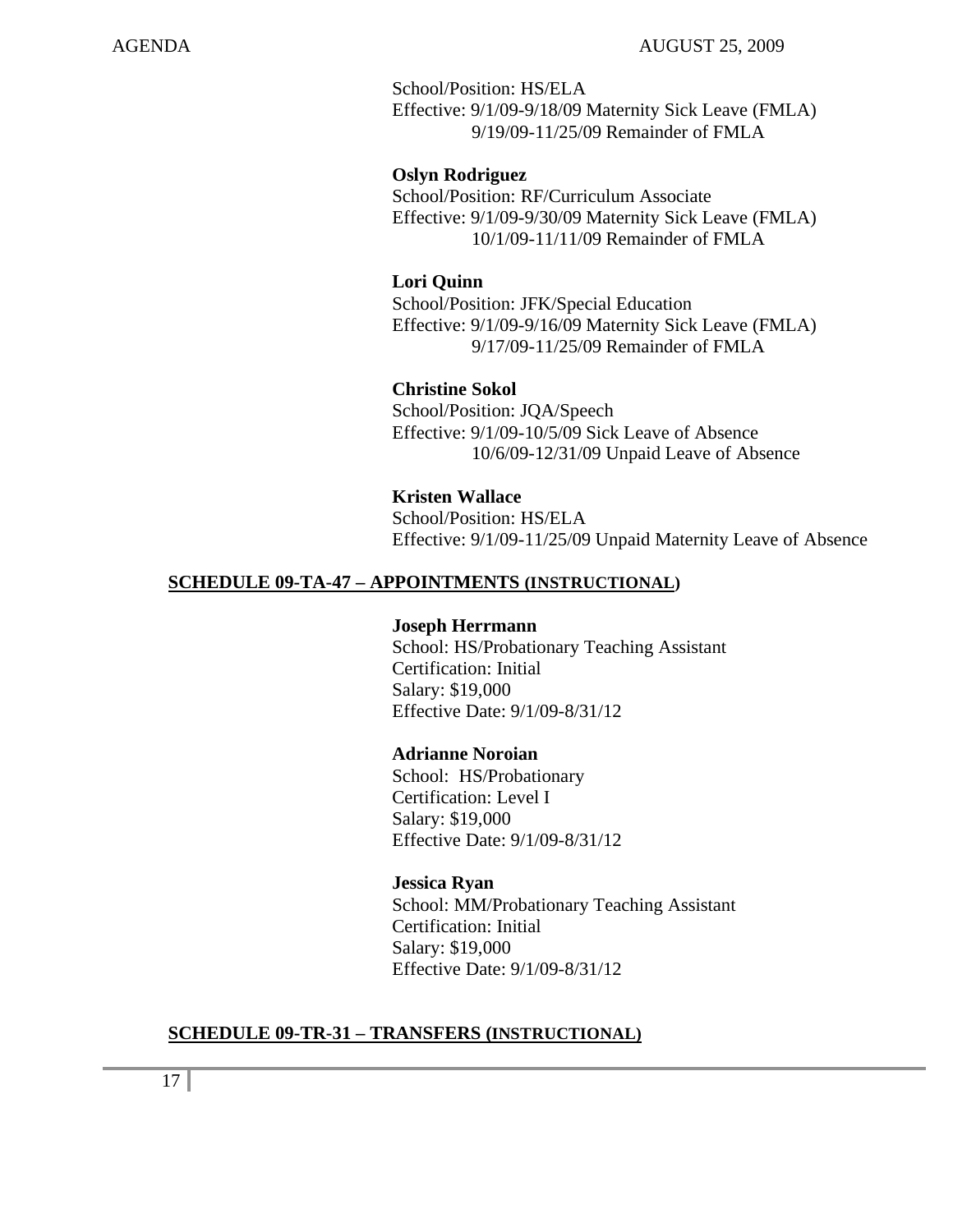**Linda Esposito**  FROM: RF TO: JFK Salary: No change in salary Effective: 9/1/09

## **Nancy Connolly**

 FROM: JFK TO: RF Salary: No change in salary Effective: 9/1/09

## **SCHEDULE 09-TTPA-65 – TEMPORARY ASSIGNMENT (INSTRUCTIONAL)**

#### **Ted Smirlis**

 School/Subject: Marching Band Field Advisor Salary: \$3,165.26 Effective Date: 9/1/09-6/30/10

#### **Margherita Mangiafreno**

 School/Subject: Marching Band Director Salary: \$4,747.89 Effective Date: 9/1/09-6/30/10

#### **Anthony Bianco**

 School/Subject: Assistant Marching Band Director Salary: \$2,034.81 Effective Date: 9/1/09-6/30/10

#### **Angela Macaluso**

School/Subject: Transportation (misc. summer duties) Teaching Assistant Salary: \$15.00/hour

Effective: 7/1/09-8/31/09

#### **Kimberly Shea**

 School/Subject: Transportation (misc. summer duties) Teaching Assistant

Salary: \$16.92/hour Effective: 7/1/09-8/31/09

#### **Kristy Abrams**

 School/Subject: ABA Home Service Provider Salary: \$35/hour Effective: 7/1/09-6/30/10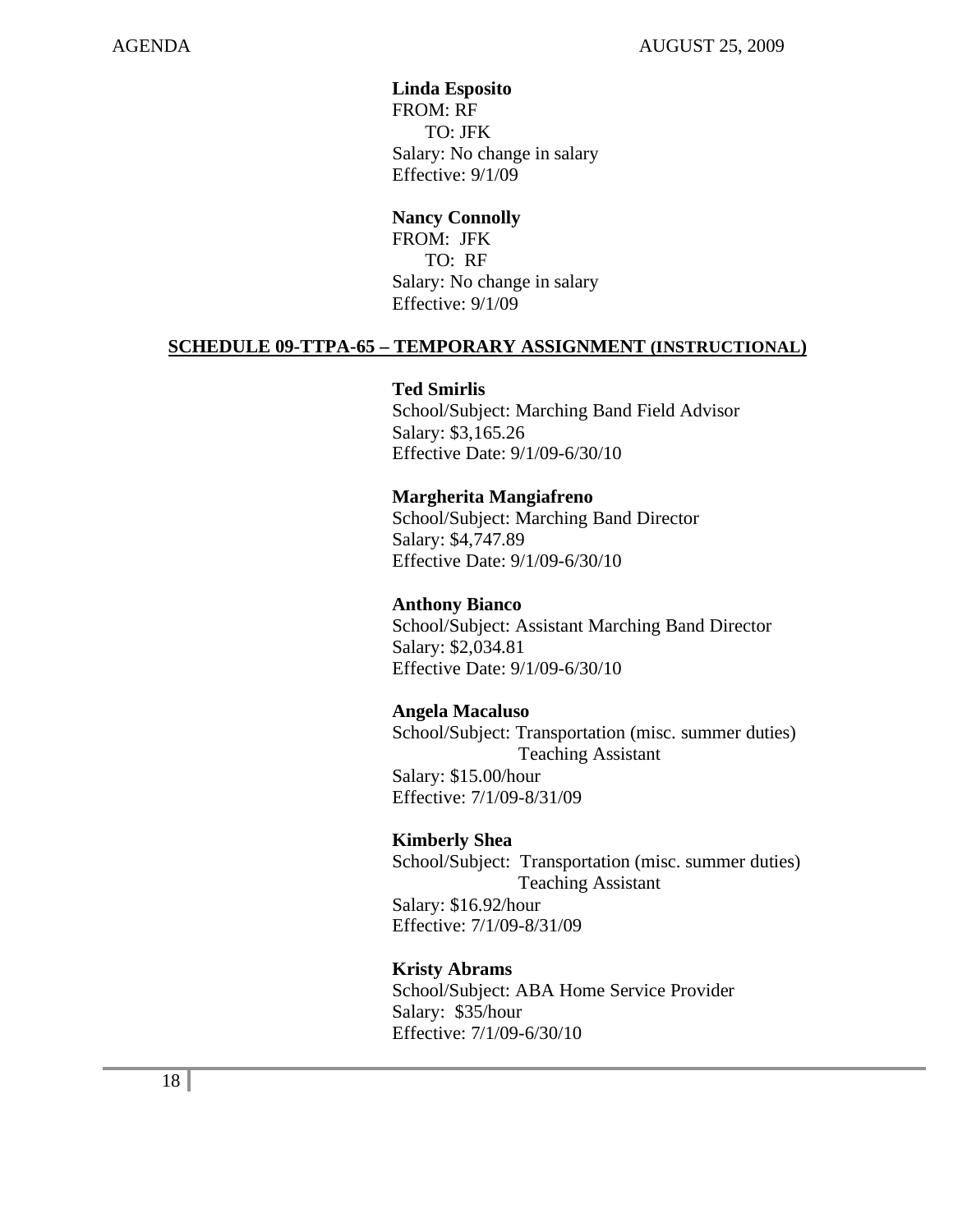#### **Concetta Filippone**

 School/Subject: ABA Home Service Provider Salary: \$65/hour Effective: 7/1/09-6/30/10

#### **Cynthia Kercy**

 School/Subject: ABA Home Service Provider Salary: \$35/hour Effective: 7/1/09-6/30/10

#### **Joanne King**

 School/Subject: ABA Home Service Provider Salary: \$65/hour Effective: 7/1/09-6/30/10

#### **Kelly Marvullo**

 School/Subject: ABA Home Service Provider Salary: \$35/hour Effective: 7/1/09-6/30/10

#### **Maria Reccardi**

 School/Subject: ABA Home Service Provider Salary: \$35/hour Effective: 7/1/09-6/30/10

## **Lori Sullivan**

 School/Subject: ABA Home Service Provider Salary: \$65/hour Effective: 7/1/09-6/30/10

#### **Lorna Vopat**

 School/Subject: ABA Home Service Provider Salary: \$65/hour Effective: 7/1/09-6/30/10

#### **Michael Wittenberg**

 School/Subject: ABA Home Service Provider Salary: \$65/hour Effective: 7/1/09-6/30/10

#### **Suzanne Wright**

 School/Subject: ABA Home Service Provider Salary: \$65/hour Effective: 7/1/09-6/30/10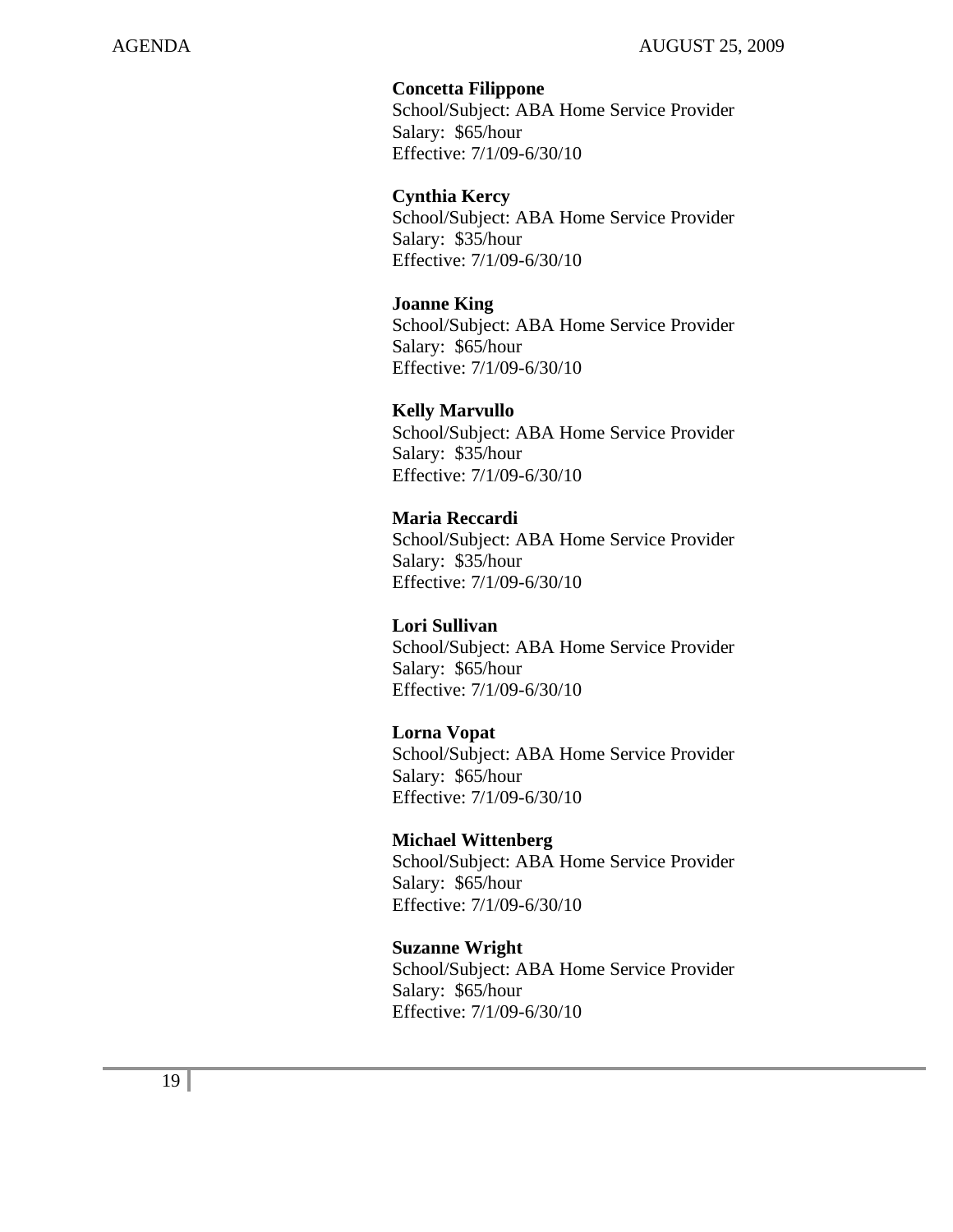## **VI. RECEIPT OF SCHEDULES**

RECOMMEND, that the Board of Education approve the following schedules collectively:

## **SCHEDULE 09-A-364 - TREASURERS REPORT AND COMPUTER RUN**

**Statement of Revenues** General Fund – July

 Federal Fund – July School Lunch Fund – July

 Treasurer's Report July Cash Flow July

Check Listing of Numbers June 12, 2009 – June 25, 2009

## **SCHEDULE 09-B-694- APPROPRIATION OF BUDGET STATUS REPORT**

Appropriation Budget Status Report - General Fund - July Capital July - Regular Capital Bond Capital Federal Fund - July School Lunch Fund – July

Extra Classroom Activities Fund – July (High School)

Trial Balance: General Fund

 School Lunch Workers' Comp & Unemployment Federal Fund Capital Projects Trust & Agency Private Purpose Trust Flexible Benefits

## **VII. DISCUSSION with Dr. Jared Bloom on CIPA – isafe Internet Safety Curriculum and iprism filter**

## **VIII. PUBLIC BE HEARD**

## 20 |  **IX**. **Concerns, Comments, Questions - Board of Education**